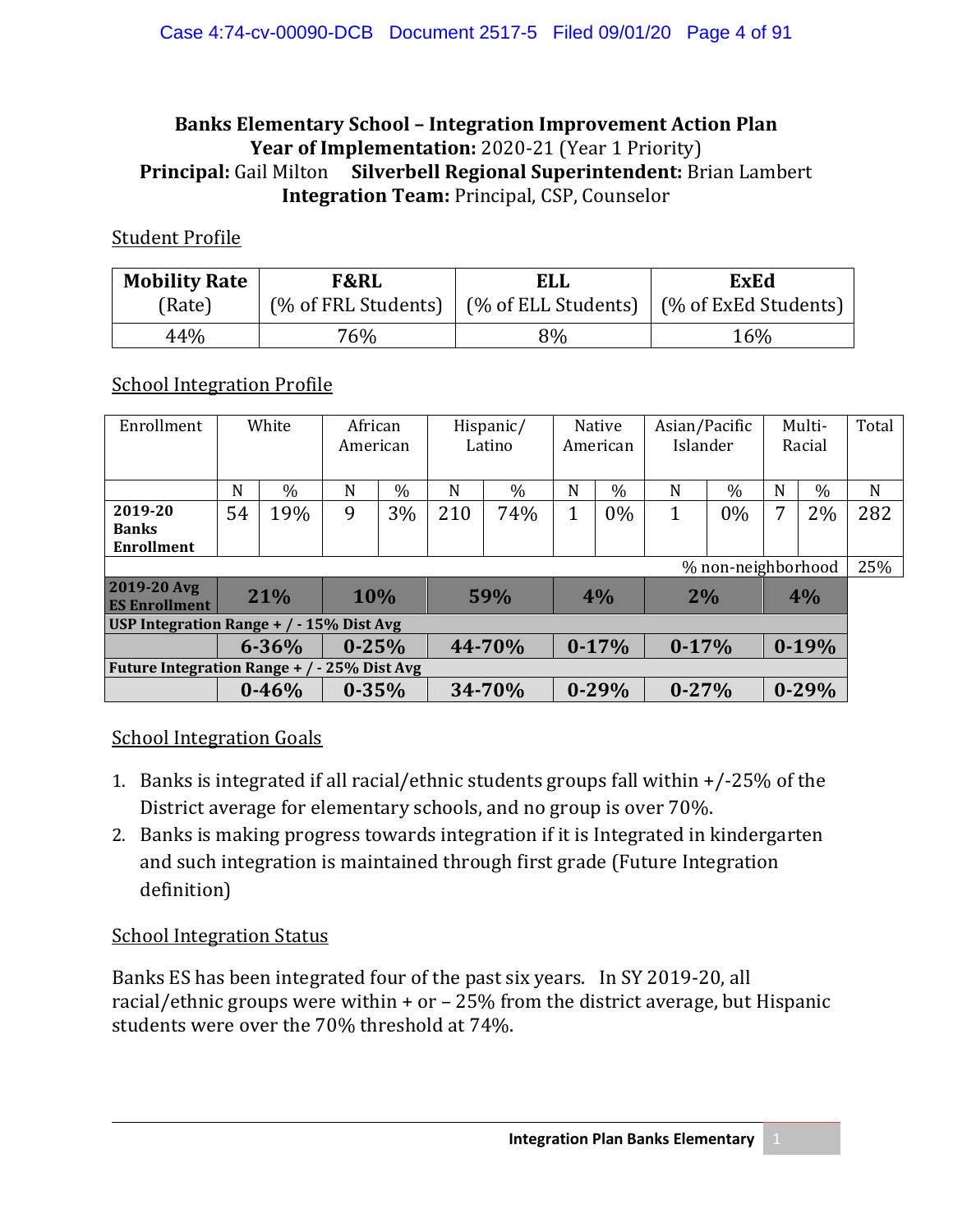#### **A. Targeted Population; Recruitable Students**

Targeted Population: Non-Hispanic Students

Targeted Recruitment Goal: 25 additional non-Hispanic students

Targeted Zones: to the south/southwest of Banks lies a targeted zone with 30 or more recruitable white students, and a targeted zone with 30 or more mixed white and Hispanic students.

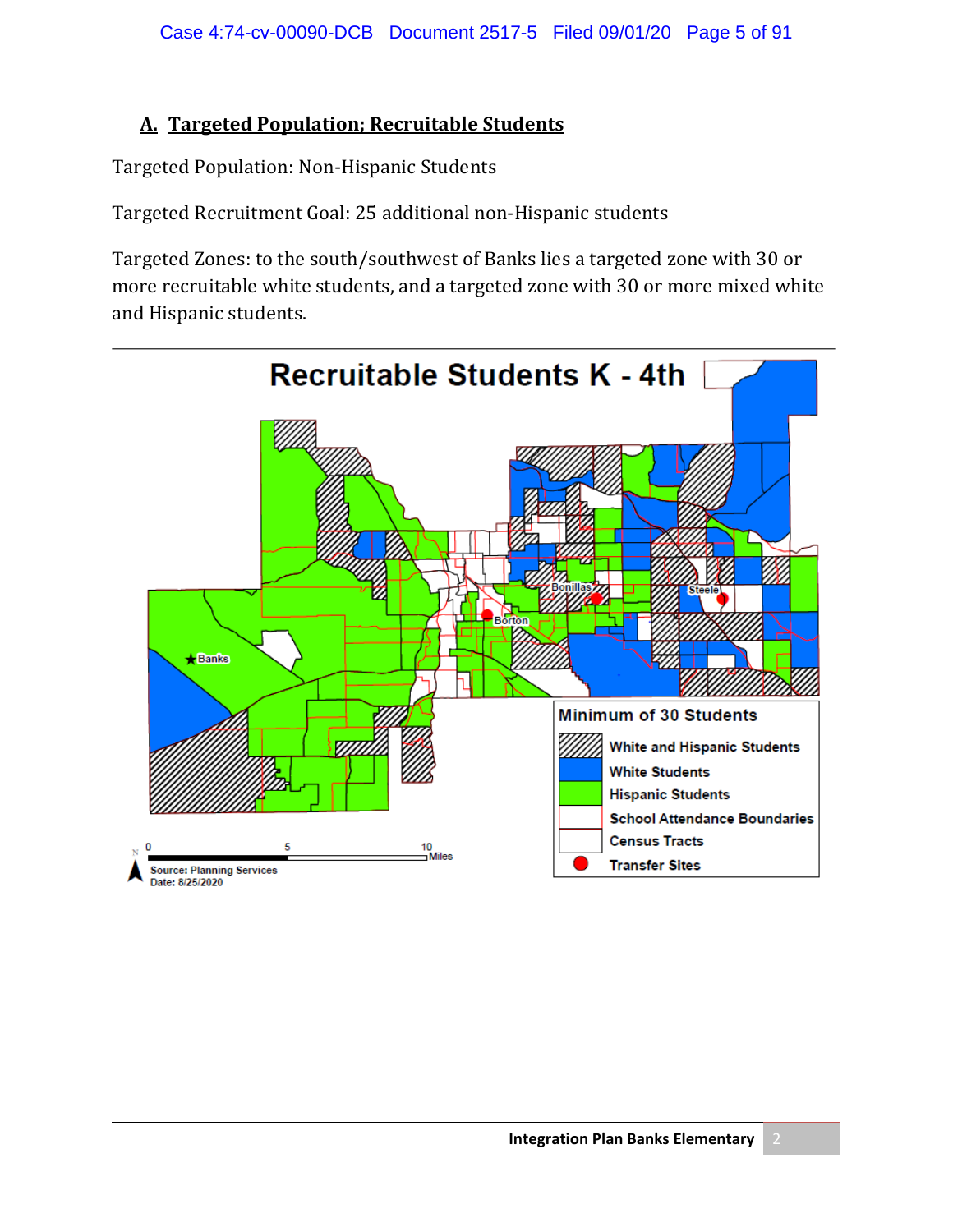# **B. Transportation**

## **1. Assessment**

### Existing Services

Banks currently utilizes three regular morning routes for 167 routed students, with fewer students routed in the morning through TUSD routes. Banks also utilizes one exceptional ed route for two students, with fewer students routed in the morning than the afternoon. Banks has no late activity buses and does not assign elementary students to public transportation. There is one contracted route in the morning to supplement the three TUSD morning routes. Banks does not currently utilize an express shuttle. Banks is not a transfer site and is not part of the transfer system.

## Needs Based on New Priorities; Service Gaps

Banks needs an incentive route or express shuttle from one or more incentive zones with 30 or more non-Hispanic students.

# **2. Strategies**

For SY2021-22 (to begin promotion in the fall of 2020), the District will add one incentive route that would serve an incentive stop in the incentive zone to the southwest of Banks that is identified as having more than 30 recruitable white students, and an incentive stop in the incentive zone to the south of Banks that is identified as having more than 30 recruitable white/Hispanic students. In SY2019- 20, Banks worked with the Transportation department to establish a stop near the attendance area border with an adjacent school district to the north. This route will continue to serve this stop in SY2020-21.

# **3. Monitoring Ridership and Evaluating Effectiveness**

Student Ridership is a student-tracking software module that enables TUSD's transportation department to monitor student card scans on and off the bus, offering real-time data to help improve planning decisions about the required size of the bus, to analyze opportunities for stop consolidation, and to identify ridership trends. The District will use the Ridership Monitor, part of the Student Ridership module, to monitor the race/ethnicity of students utilizing incentive transportation to Banks to determine if the routes are operating to further improve integration.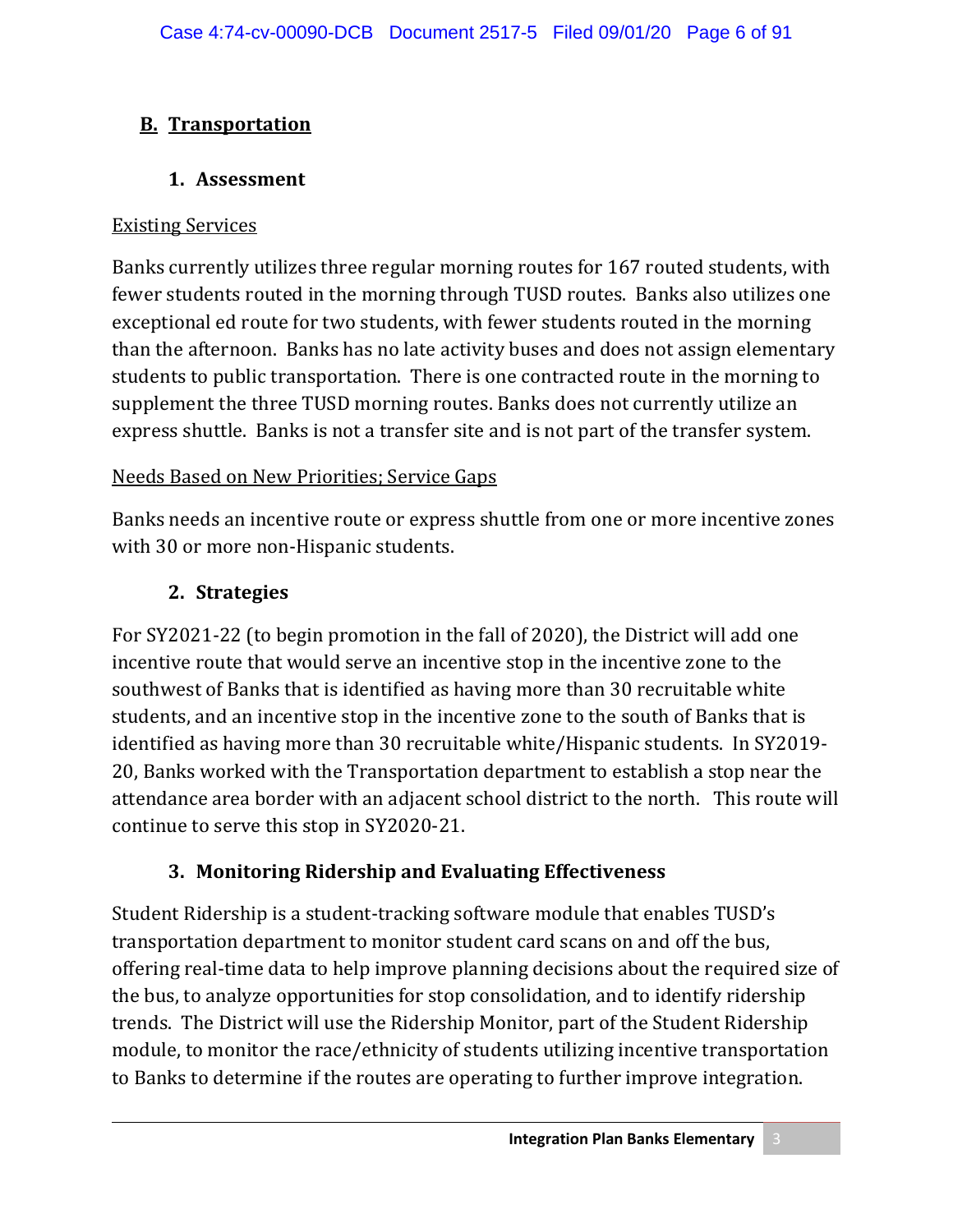Ridership will be analyzed on a quarterly basis to determine the effectiveness of the route. Ridership report/findings will be provided to the DSA and evaluated by CSA on a quarterly basis.

### **4. Budget**

There is no additional cost to adding the incentive route to Banks as the District will utilize existing resources and routes.

## **C. Marketing, Outreach, and Recruitment**

#### **1. Foundation**

The foundation for Banks' marketing, outreach, and recruitment strategies is TUSD's districtwide "Knowledge Changes Everything" campaign (KCE). KCE is an ongoing campaign that celebrates the power of diversity, seeks to educate parents and students about the research-based benefits of learning from each other, and encouraging parents to consider these benefits for their student when making decisions about where to enroll their child. Research reveals that racially diverse schools benefit students in multiple ways:

- Improved cognitive skills, critical thinking, and problem solving
- Increased ability to work with others from diverse cultures
- Improved test scores
- Wide-ranging educational success, including higher graduation rates
- Learning environments that develop students' "funds of knowledge"

Banks is the only school in the southwest sector of TUSD that has met the definition of integration over the past few years. Banks will highlight that distinctive opportunity to parents along with the benefits of enrolling their child in such a school.

## **2. Professional Learning**

At Banks, all administrative staff, office staff, and any other relevant staff members took the online student assignment training to understand the benefits of an integrated education. In the fall of 2020, prior to the start of the priority enrollment window for SY2021-22, Banks' staff will participate in a targeted professional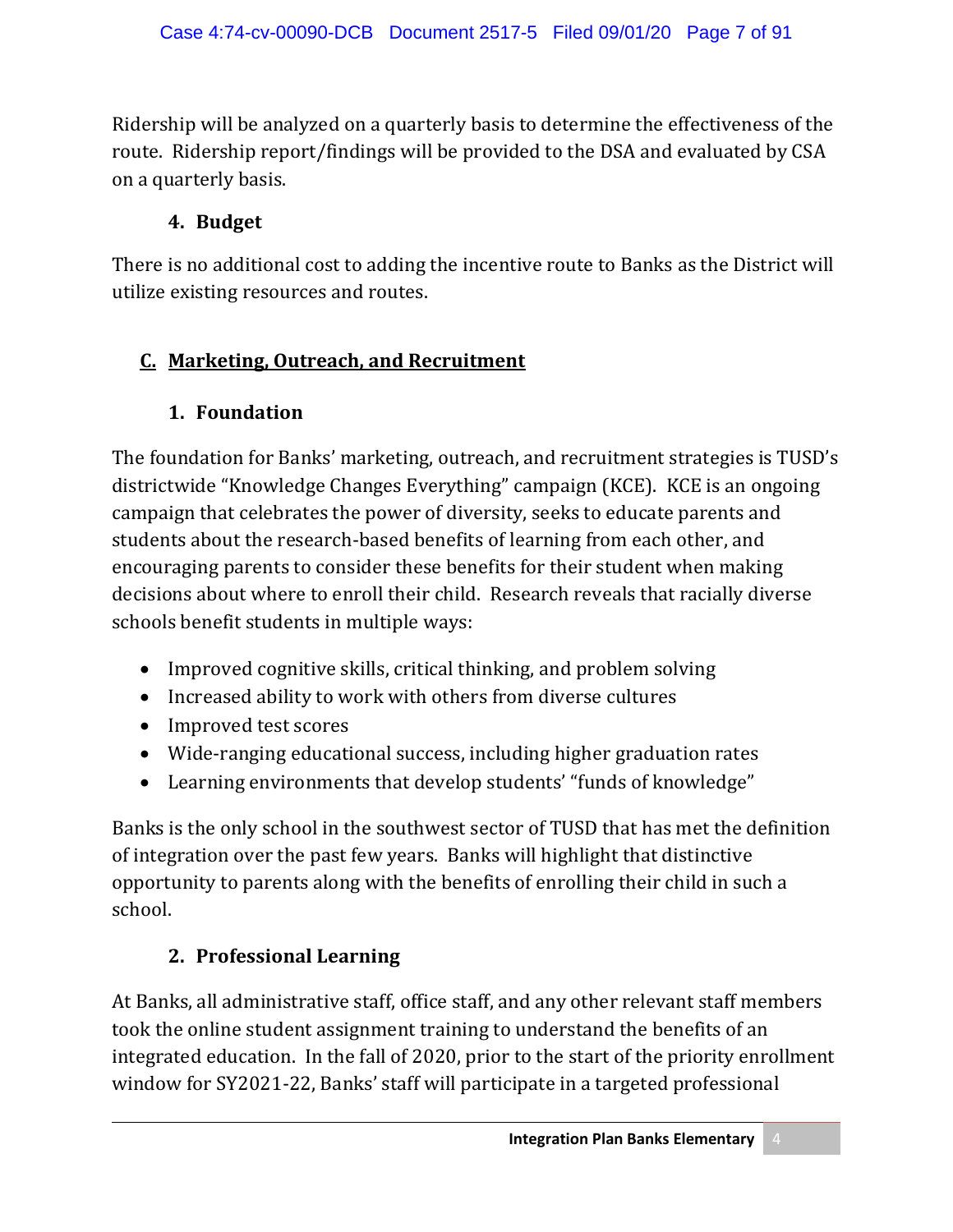learning with the Director of Student Assignment and members of the Coordinated Student Assignment committee to review the training, engage in real-life recruitment scenarios, and delve deeper into the planning and preparation for Banks's strategies for the forthcoming enrollment period.

## **3. Strategies**

Banks will market on the Nextdoor App, and on social media, to promote school highlights and upcoming events. Banks will also use mailers (postcards, flyers, etc.) to families in the targeted zones. Mailers will also include information about the incentive stops and incentive route, tuition-based preschool program, school tours, and community partners.

The Banks integration team will also lead efforts to call interested families for school tours, conduct open houses with community partners serving families, and participate in District-level outreach and recruitment events, where possible. Banks will target its marketing and recruitment strategies to the areas to the south and southwest with identified recruitable non-Hispanic students.

Banks marketing and outreach will focus on highlighting the following: benefits of an integrated education (particularly in an area surrounded by racially concentrated schools); incentive transportation stops; environmental studies (including partnerships with Kitt Peak National Observatory for stargazing nights and with Camp Cooper for 4th and 5th grade adventures); community partnerships, sports teams and musical instrument instruction for third, fourth, and fifth graders.

# COVID plan

Hold Zoom meetings for interested parents to market the school in the same manner as would occur in person, including a virtual school tour. The virtual tour will also be posted on the school website.

# **4. Monitoring and Evaluating Effectiveness**

Banks will submit a monthly report to the CSA by the 10th of each month (first report due October 10). The Director of Student Assignment (DSA) and the coordinated student assignment (CSA) committee will review monthly reports and, where necessary, will meet with the Banks Integration Team for follow-up. The DSA/CSA will monitor plan implementation from October through June. In January,